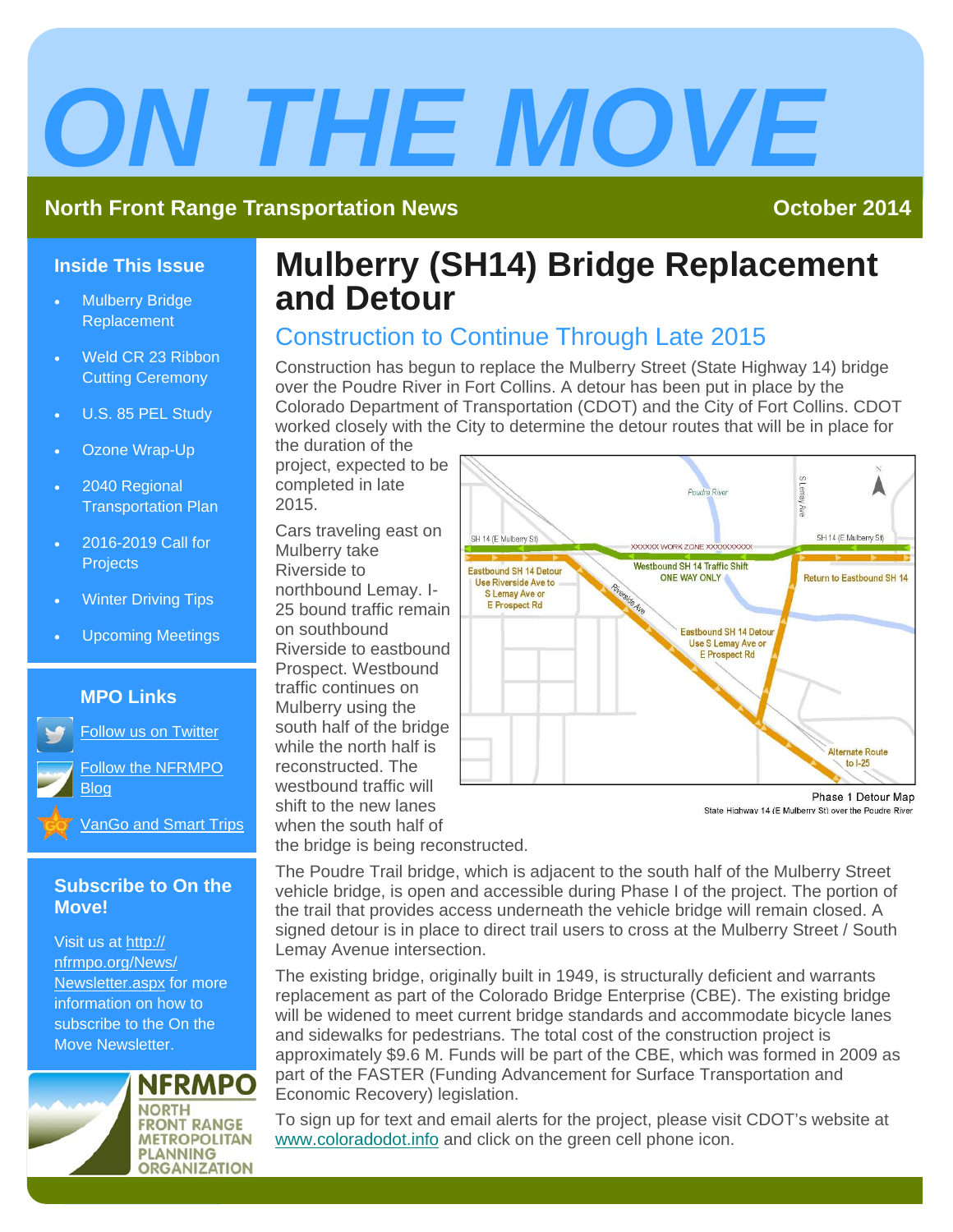## **Weld CR 23 Ribbon Cutting**

Weld County Road 23 just north of Colorado Highway 392 opened to traffic on Wednesday, September 3, 2014 following construction to realign the corridor and provide safety improvements. Officials from Weld County, the Town of Windsor, the Town of Severance, CDOT and the North Front Range MPO gathered to hold a ribbon cutting ceremony to celebrate the opening.



 **Officials Gather at the Ribbon Cutting Ceremony for the Weld County Road 23 Grand Opening** 

# **U.S. 85 PEL Study**

The Colorado Department of Transportation (CDOT) is conducting a Planning and Environmental Linkages (PEL) study for the segment of U.S. Highway 85 (US 85) between Interstate 76 (I-76) and Weld County Road 100 (WCR 100). The objective of the US 85 PEL study is to develop a strategic vision for US 85 that addresses safety, mobility and access concerns. The study will identify the needs along US 85, create a vision to address the needs, determine the short-term and long-term transportation priorities, and position the corridor for successful and streamlined implementation of improvements. Short-term and long-term improvements will be identified and prioritized through a collaborative process with stakeholders and the public along the corridor. The US 85 Access Control Plan (1999) serves as a foundation for the PEL study.

The US 85 PEL study area includes approximately 62 miles of US 85 between I-76 in Commerce City and WCR 100 in the Town of Nunn. This stretch of US 85 passes through thirteen municipalities (Commerce City, Brighton, Fort Lupton, Platteville, Gilcrest, LaSalle, Evans, Greeley, Garden City, Eaton, Ault, Pierce and Nunn), two counties (Adams County and Weld County), and the following regional planning organizations: Denver Regional Council of Governments (DRCOG), North Front Range Metropolitan Planning Organization (NFRMPO) and the Upper Front Range (UFR) Transportation Planning Region.

## What is a PEL Study?

A Planning and Environmental Linkages (PEL) study is an approach to transportation decision-making that helps State DOT's, MPO's, and local agencies consider environmental issues early in the planning process. PEL studies aim to use information and analysis conducted in planning in the National Environmental Policy Act (NEPA) process. PEL studies can also help to improve project delivery times by addressing environmental challenges in the early stages of planning.

More information on PEL studies: http://www.environment.fhwa.dot.gov/integ/index.asp

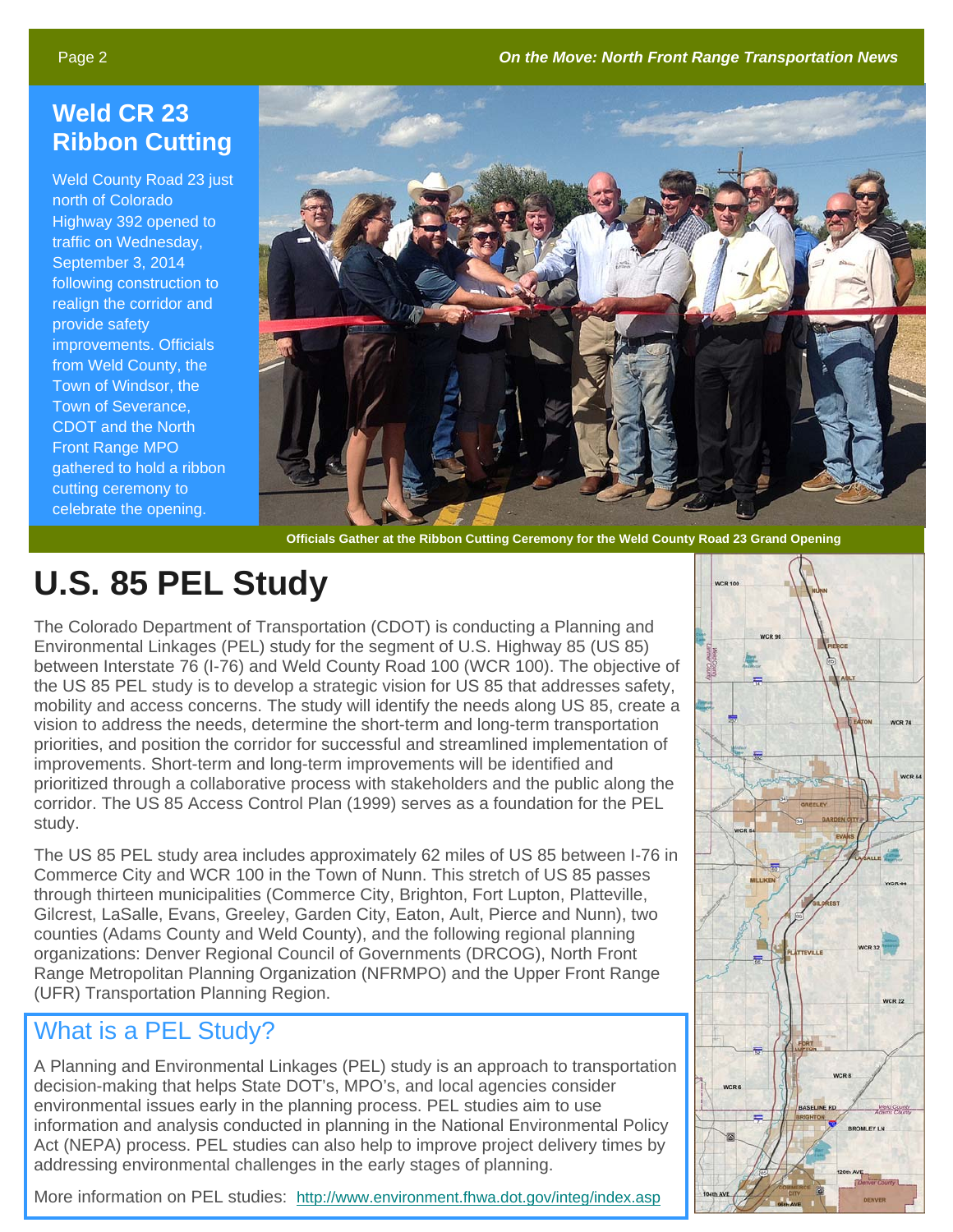# **ARE YOU A STINKER OR A BREATH OF FRESH AIR?**

Calculate your impact at OzoneAware.org

**The OzoneAware Campaign helps to promote reduction in ground-level ozone during the summer months.** 

# **Promoting Clean Air in the North Front Range**

## OzoneAware Campaign Wrap-Up

The NFRMPO worked with the Regional Air Quality Council (RAQC) over the summer to help promote their OzoneAware campaign. This program seeks to educate the public on ways to reduce ground level ozone by taking steps such as switching from a gas-powered lawn mower to an electric mower and mowing after 5:00 pm, using public transit and bicycling instead of driving, and refueling your vehicle in the evening. The NFRMPO distributed a banner promoting OzoneAware and other educational materials throughout the region, including: Transfort's North and South Transit Centers in Fort Collins, Greeley Evans Transit's (GET) facility in Greeley, a school event in Greeley attended by nearly 2000 people, COLT's transfer facility in Loveland, and a Larimer County facility in Fort Collins. The NFRMPO also tweeted all the Ozone Action Alerts on days when the ozone level is high and potentially dangerous.

Meg Alderton from the RAQC provided the following summary of the OzoneAware season:

OzoneAware would like to thank the citizens of the Front Range region for doing their part to help take care of our summer air. OzoneAware issued 17 Ozone Action Alerts from June 1 through August 31 – nearly half of the 32 alerts issued in 2013. Weather was a contributing factor in the significant decrease in alerts, as this summer was much cooler than last and the region received a lot of rain. According to our OzoMeter, members of our Clean Air Community have logged over 1 million miles of trips taken via alternative modes of transportation and collectively reduced more than 300 pounds of ozone-causing emissions. And, nearly 1,500 people have pledged to take action to reduce ground-level ozone by changing their personal behaviors. What a breath of fresh air!

For more information about the OzoneAware campaign, please go to http://ozoneaware.org.



**OzoMeter**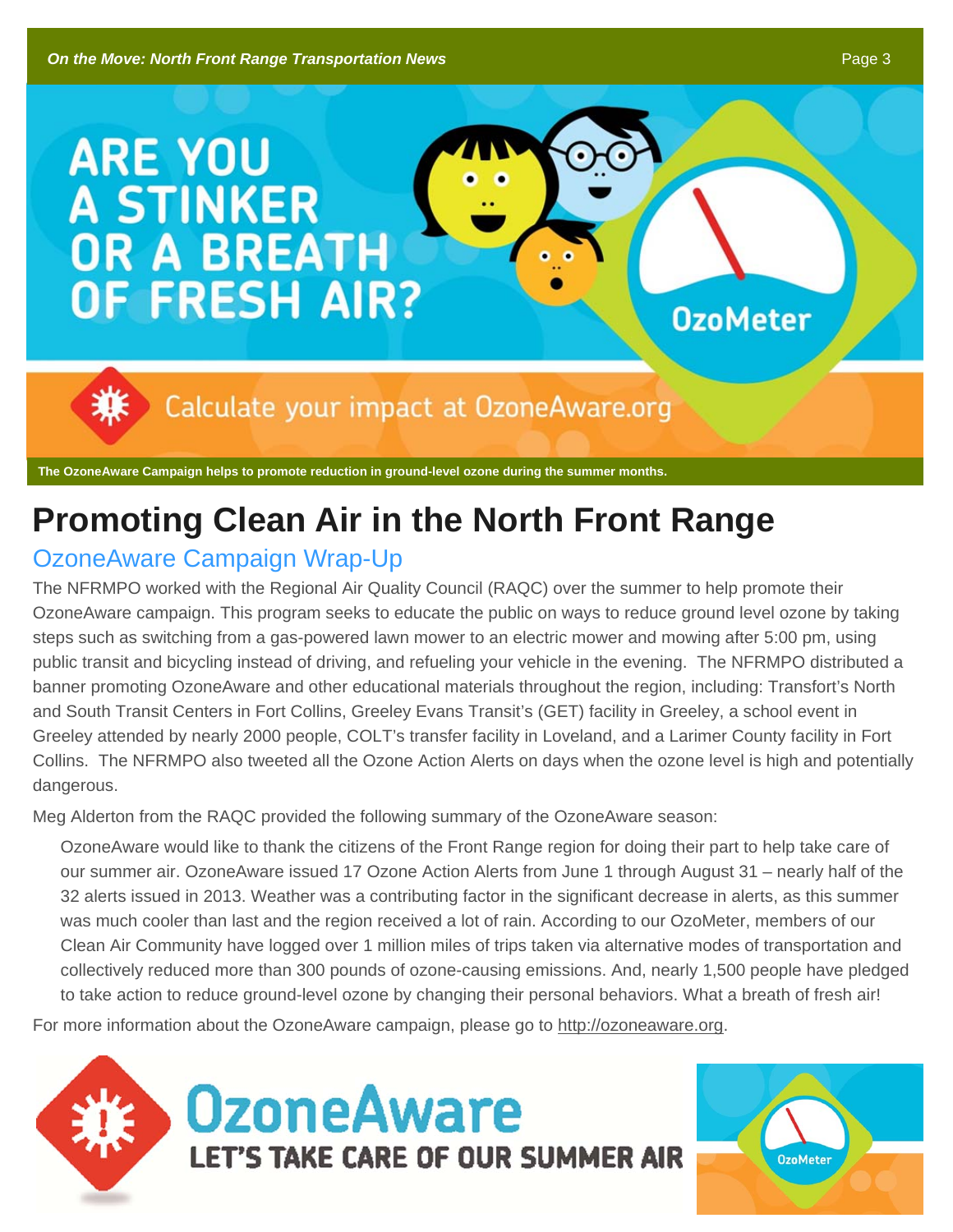Adopted on:

#### 2040 Regional Transportation Plan

**Goals, Objectives, Performance Measures, and Targets** 

#### **Value Statement**

September 4, 2014 We seek to provide a multi-modal transportation system that is safe, as well as socially and environmentally sensitive for all users that protects and enhances the region's quality of life and economic vitality. Goal 1 Goal 2 Goal 4 Goal 3 MULTI-MODAL **ECONOMIC DEVELOPMENT/QUALITY OF LIFE MOBILITY OPERATIONS** MPO GOAL Foster a transportation system that supports<br>economic development and improves residents Provide a transportation system that moves<br>people and goods safely, efficiently, and reliably Provide a multi-modal system that improves accessibility Optimize operations of transportation facilitie quality of life and transportation system continuity **NATIONAL** Infrastructure condition, freight movement and Congestion reduction, freight movement and economic vitality Safety, congestion reduction, system reliability Infrastructure condition, system reliability project delivery economic vitality, environmental sustainability The Maintair Support<br>ansportat Demand Develop infrastructure<br>and facilities to sportation<br>ices for all DBJECTIVE Implement RTE. Conforms to air Reduci Reduce pro Management<br>rocess (CMP) t ling the r ports alt techniques to **Reliable trave Regional Bicycle** Enhance transit delivery tim mize the infrastructur vulnerable and lan, and North<br>25 EIS reduce rvice in the NFR requirement time traffic crashe fame need for nsit depender<br>populations connectivity replacement o rehabilitation  $12$  $13$ Each measure (and target) or policy is associated with one or more objectives indicated by the corresponding numbers 5.6.10.11  $R$   $Q$  $8.12$  $2.3$ pulation and<br>essential Fixed-rout **PERFORMANCE**<br>MEASURE Regionally<br>significant Five-year rolling<br>average of injury<br>and fatal crashes umber of faci<br>samples with<br>poor surface Bridges with a venue hours p<br>capita within hides withi<br>useful life facilities per ency ratiny<br>ow 50.0 congested ithin para<br>ransit and VMT growth pe ridership pe<br>capita withii idors with travel time inde<br>of 2.5 times or<br>ess than free flo nice area<br>in the MP<mark>(</mark> TARGET<br>[over 4 years] Change in VMT Less than 5% of Maintain at least No increase in crease by at<br>least 2% Sassas Conformit ase by 30% Maintain 759 Reduce by 1% At least 85% change in<br>population  $13$ **2040 RTP PLAN** Process TIP  $CDO$ schedule

**2040 RTP Performance Measures and Targets as required by MAP-21** 

## **2040 Regional Transportation Plan**

In 2012, the Moving Ahead for Progress in the 21<sup>st</sup> Century Act (MAP-21) was signed into law. This act funds surface transportation programs and helps guide our nation's transportation system. MAP-21 is focused on performance management, consolidation of programs, increased flexibility for States, national goals, performance-based planning and programming, and target setting and reporting. MAP-21 federally mandates performance based planning. In MAP-21, the FHWA and FTA identified seven national goals: Infrastructure condition, freight movement and economic vitality, environmental sustainability, safety, congestion reduction, system reliability, and project delivery. As identified in MAP-21, CDOT is required to develop goals, objectives, performance measures and targets (GOPMT) aligning with the federal goals. MAP-21 requires the MPO to align their GOPMT with both federal and CDOT goals. These GOPMT must be used to drive project selection because the MPO must report in the Regional Transportation Plan (RTP) if the projects selected move the region towards achieving the goals based on the targets adopted. The RTP document is updated every four years and identifies transportation needs and creates a framework for project priorities. The 2040 RTP GOPMT for the MPO were adopted by the North Front Range Transportation and Air Quality Planning Council (NFRT&AQPC) on September 4, 2014. Establishing these GOPMT prior to the Call for Projects allows the MPO to report in the RTP and TIP the progress each project contributes toward the established targets.

The NFRMPO RTP relies on gathering information from multiple data sources around the region, not just the Call for Projects. This process began in April 2014 with data collection for the Land Use and Travel Model. These models then are used to establish existing conditions and to forecast 25-30 years in the future. This information informs the Existing Transportation System, Socioeconomic Profile, Environmental Profile, and Travel Demand Analysis chapters of the RTP. The RTP also reports on Performance Based Planning, Transportation Safety and Security, the Congestion Management Process, Fiscally Constrained Plans, and Vision Plans. MPO staff began the process of developing the RTP document after the GOPMT were established in September 2014. The RTP is scheduled to be adopted in Fall 2015.

For more information on the 2040 RTP, visit our website at http://nfrmpo.org/ResourcesDocuments/2040RTP.aspx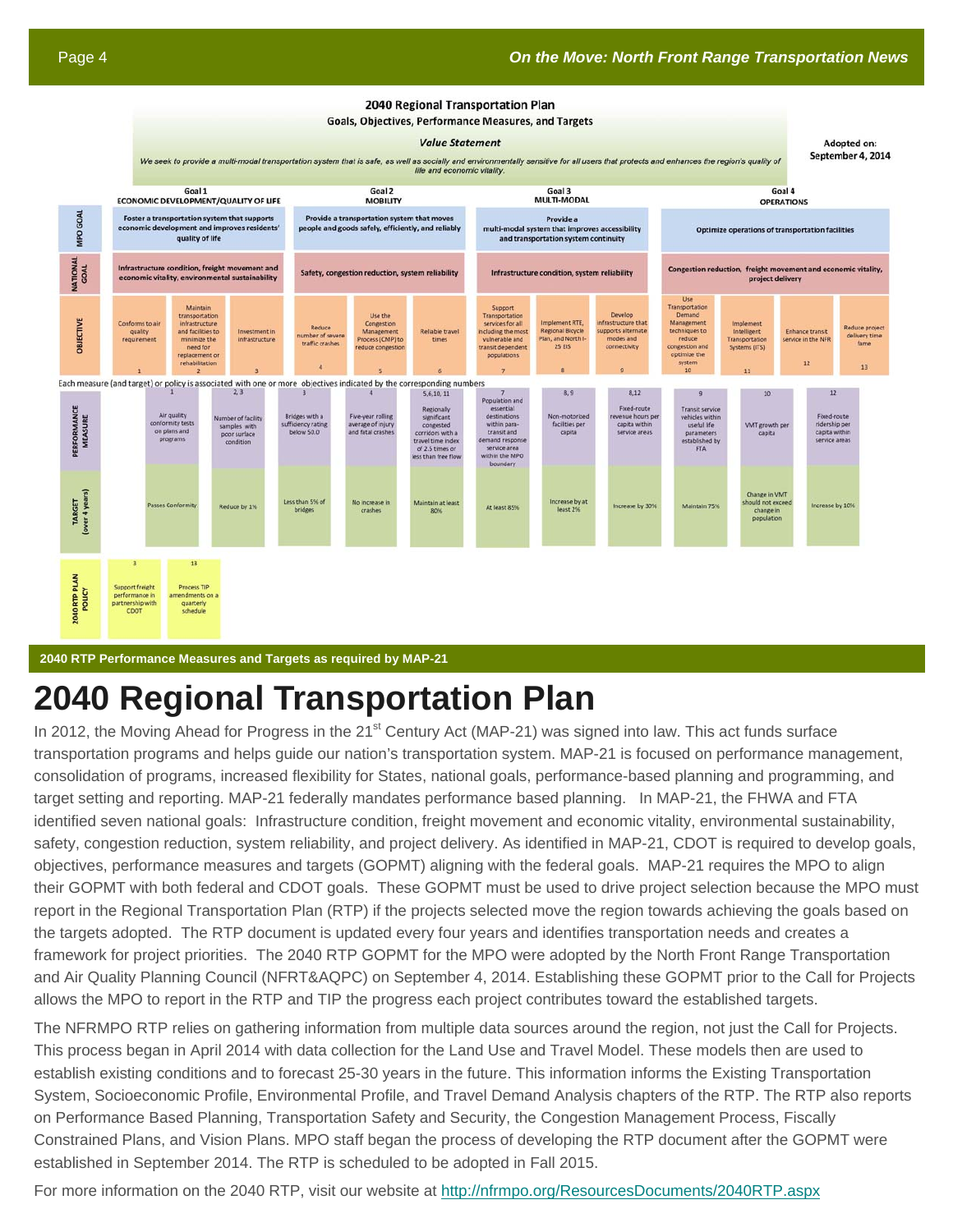# **Call For Projects**

### NFRMPO Opens Call for Fiscal Years 2016—2019

In August 2014 the MPO launched the Call for Projects process for Fiscal Years (FY) 2016-2019. The North Front Range Transportation & Air Quality Planning Council (NFRT&AQPC) adopted the Project Scoring Criteria and Process on October 2, 2014. The Official Call for Projects opened on October 6, 2014 with available materials sent out to local agencies within the MPO and were provided on the NFRMPO website. Project sponsors have until November 10, 2014 close of business to submit their applications for Surface Transportation – Metro (STP-Metro) and Congestion Mitigation and Air Quality Reduction (CMAQ). Transportation Alternatives (TAP) funding program applications are due on October 31, 2014. The NFRMPO hosted a project application on October 16 to assist any sponsor with



their application and understanding of the process. Colorado Department of Transportation (CDOT) was also present to answer any questions. Sponsors submitting for Congestion Mitigation and Air Quality (CMAQ) are required to submit a project narrative by October 20 in order to receive required air quality emission data requests. If sponsors are applying for STP-Metro they must submit a project list by October 24. The NFRT&AQPC will select projects by March 2015 to ensure they are included in the Transportation Improvement Program (TIP). In order for projects to move forward they must be included in the TIP by March 2015. Below is a schedule for the FY 2016 – 2019 Call for Projects.

The North Front Range Metropolitan Planning Area includes 15 communities in both Larimer and Weld Counties. For more information, visit us online at: www.nfrmpo.org.

| FY 2016 - 2019 Call for Projects Schedule |                                        |
|-------------------------------------------|----------------------------------------|
| October 6, 2014                           | <b>Official Call for Projects Open</b> |
| October 16, 2014                          | <b>Project Application Workshop</b>    |
| October 31, 2014                          | <b>TAP Applications Due</b>            |
| November 10, 2014                         | STP-Metro and CMAQ Applications Due    |
| November 17, 2014                         | <b>Project Scoring Meeting</b>         |
| November 19, 2014                         | TAC Recommendation to NFRT&AQPC        |
| December 4, 2014                          | NFRT&AQPC Approval                     |